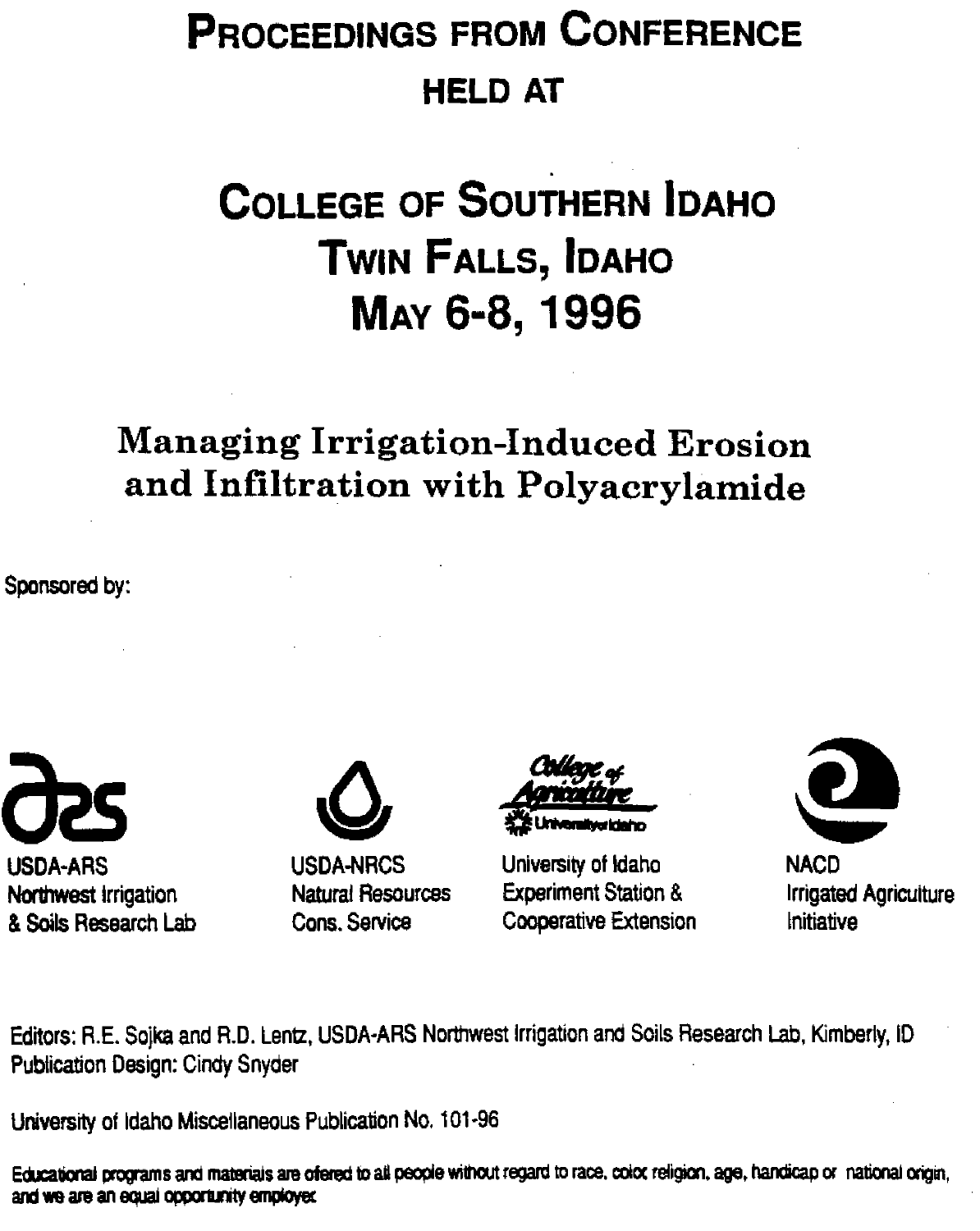# **A PAM PRIMER: A BRIEF HISTORY OF PAM AND PAM-RELATED ISSUES**

*R.E. Sojka\* and R.D. Lentz*

### **Introduction**

**Polyacrylamide treatment** of irriga**tion water** may **be** the fastest growing conservation technology in irrigated agriculture. PAMs were registered in most Western states by late 1994. and the Natural. Resources Conservation Service (NRCS) published an interim conservation practice standard for PAM-use **in January 1995** *(Anonymous,1995).* **In 1995,** its first **year of commercial use, about 20.000** ha were PAM-treated. saving as much as a million tons (0.9 million metric tons) of soil *(Sojka and Lenrz,1996).* Irrigators have been attracted to the new PAM technology because they recognize irrigated agriculture's value, the threat of erosion on fragile arid-zone soils, and PAM's efficacy and ease of use.

## **Significance of Irrigated Agriculture**

About 600 million ac (240 million ha) or 15-17% of Earth's cropland are irrigated, mostly surface irrigated *(Homan et al., 1990; Gleick, 1993).* In the **United States about** 32 **million ac.** (13 million ha) of crop land (53% of the total) are **surface irrigated,** pri**marily by furrow** *(Anonymous,1996). The* **proportion of surface irrigation** globally is thought to be much higher than in the US, since most of the world's irrigated acres occur in underdeveloped countries that do not have the technologic base, rural power or financial resources to develop more advanced methods of irrigation such as sprinklers or drip.

Irrigation occurs mostly in arid *cli***mates(Bucks** *et al., 1990)* where photosynthetic rates are high (few clouds), and disease, insect and weed pressures are low. These factors minimize fungicide, herbicide and pesticide inputs. Arid soils seldom need potassium fertilizer or lime; furthermore, their neutral to basic pH and low organic matter minimize required rates of soil-incorporated herbicides *(Ross and Lembi, 1985).*

Because **water and nutrient avail**ability, as well as pest control are more easily optimized under irrigation. irrigated commodities usually attain higher quality than with rainfed production. Additionally, irrigation in arid environments allows commercial production of many high value horticultural and other cash crops that cannot be economically grown under rain-fed conditions. Irrigated yields average twice that of rain-fed agriculture, accounting for one-third of all crop yield, and half of all crop value *(Rangeley, 1987; Bucks et al., 1990).* About 50 *million* ha of Earth's best irrigated land grows one-third of her entire food crop *(Tribe, 1994).*

# **Erosion and Irrigated Agriculture's Sustainability**

**Irrigated agriculture's high productivity makes possible the feeding and** clothing of Earth's exploding population on a minimum extent of arable land. Yet, the arid and **semi-arid** soils supporting most irrigated agriculture typically have thin erodible surface horizons. Furrow outflow soil losses of 2 to 22 **tonsiac/yr** (5 to 50 metric  $\text{tons/ha/yr}$  are common in the U.S. **Pacific Northwest. with three to eight times the field** average **loss occurring near** inflows *(Berg and Carter, 1980: Kemper et al, 1985; Fornstrom and Borelli,1984 ; Trout, 1996).* Thus, ir**rigated** agriculture's **productivity is seriously endangered by and soil erodibility, and irrigation-induced erosion** *(Carter, 1993).* Some 1.2 billion ac  $(0.5 \times 10^9 \text{ ha})$  of grasslands, rain forests or wetlands would be needed to replace irrigated **agriculture's output if irrigation were** eliminated *(Sojka, 1996).*

Numerous conservation practices for furrow irrigation have been developed since 1970 *(Sojka, 1997).* Sev**eral eliminate >80% of runoff-carried** sediment. Yet, few of these practices have been widely adopted, even after two decades of promotion and demonstration. This is largely because residue placement, reduced till-

age, etc. are often regarded as inconvenient or intrusive by furrow irriga**tors, who prefer smooth clear furmws** to convey water. Conservation practices that require additional or unfamiliar field operations that occur during otherwise busy periods in the fanning schedule are also avoided. Furthermore, practices that reduce sediment loss 60-70% (like sediment ponds, vegetative filter strips or buried-pipe waste water systems) still lose most of the clay-sized solids *(Brown eta!., 1981)—* the soil *component* most critical to sustained soil fertility. These solids also are most linked to BOD, pesticide and eutrophying nutrient problems in return-flow receiving waters.

PAM-use has proven highly effective for erosion control and infiltration enhancement, and is well received by furrow irrigators. This paper summarizes the background of this new technology and the results and insights obtained over several years of experimentation with small amounts of polyacrylamide (PAM) dissolved in irrigation water. We have also attempted to itemize important practical considerations for effective and environmentally responsible use of PAM for furrow erosion control.

## PAM's Origins and Properties

Chemical soil conditioners were used as early as World War 11 to allow rapid construction of roads and runways under adverse conditions *(Wilson and Crisp, 1975).* The technology found its way into the US agricultural arena in the 1950s, with a variety of synthetic compounds, including various types of PAMs that were used to enhance aggregate *stability* of soil in the tilled surface layer of agricultural fields. Various uses for soil structure stabilization in horticultural, agronomic and construction applications were extensively researched through the 1970s *(Azzam, 1980; De Boodt et al., 1993; Gabriels, 1990).*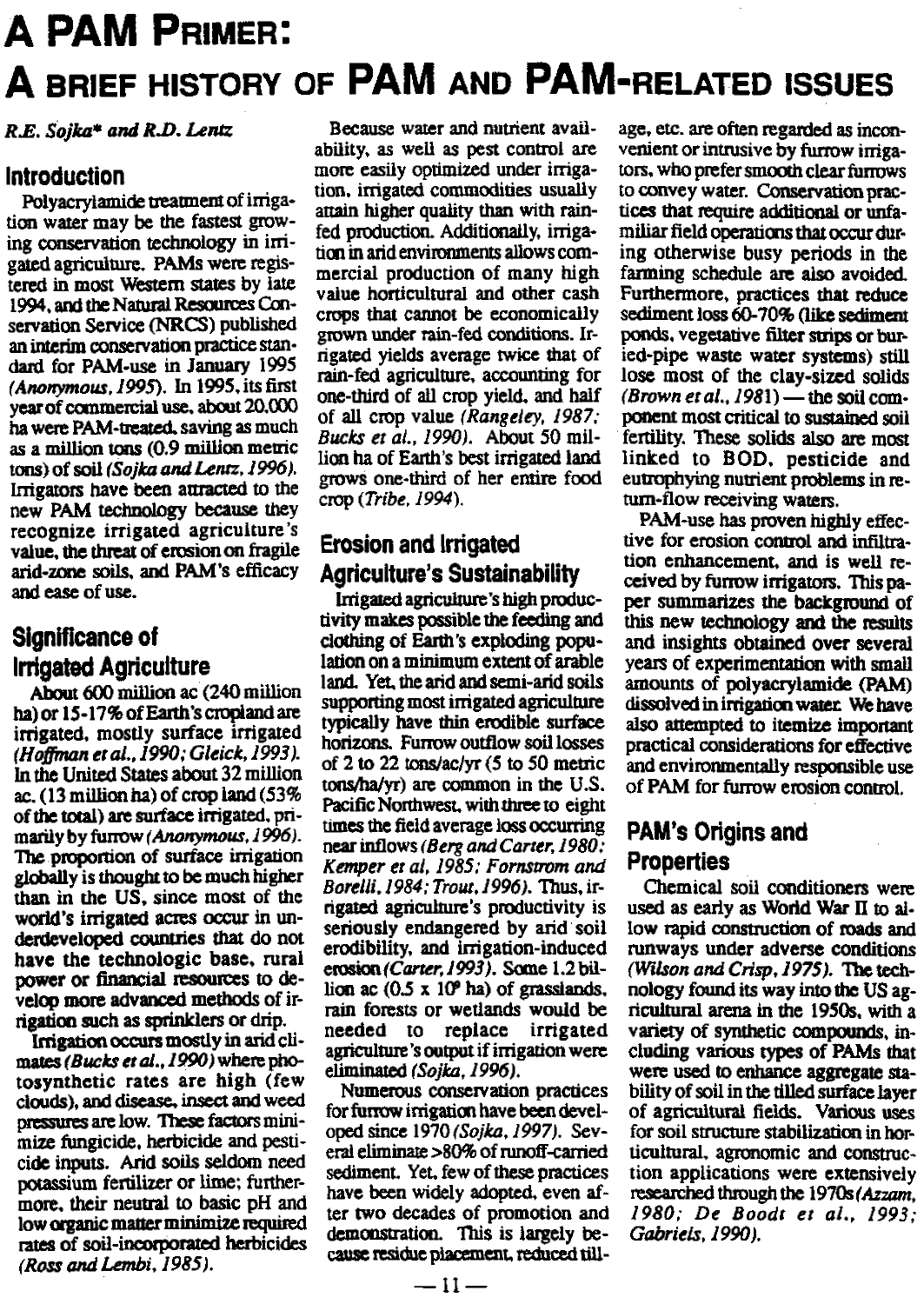"Polyacrylamide" and "PAM" are generic terms. PAMs are polymers made up of many repeating subunits (monomers). As with all polymers. the properties of PAMs are very dependant on the size of the polymer A familiar analogy in nature is the way simple glucose monomers are progressively polymerized into polysacharicies, pectins. starches and cellulose (wood). PAMs also vary in molecular size, depending on the number of acrylamide monomers (AMD) that are combined to form the polyacrylamide chain. In addition, PAMs can be altered through modification of some of the subunits.

The most common raw material for polyacrylamide synthesis is natural gas, a resource often burned off at petroleum well heads. The PAMs used *in* irrigation water to fight erosion are copolymers. They consist of high molecular weight polyacrylamide. typically 12-15 Mg/mole (>150.000 AMD monomer units per molecule), with substitution of functional groups in about one in five AMD monomer units (Fig. 1). This imparts a net **negative charge. The PAMs used in the Idaho work typically** had a negative charge density of about 18% (ie. substitutions in about one of every five monomers). In these PAMs. one in five amide groups is replaced with sodium formate. The sodium cation dissociates in water, leaving a negative charge on the polymer for each cation dissociated.

In its original mode of use 40 years ago, PAM or other soil stabilizers were applied at rates of 500 to 1000 lbs /ac (560-1120 kg/ha). They were usually sprayed onto soil, then rototilled or otherwise incorporated. Sometimes multiple applications were necessary to achieve the application level required to stabilize the soil aggregates created in the tillage process. The concept was to improve the tillage layer's soil structure and stability. The application rates needed to achieve stabilization for this **soil volume proved uneconomical for all but high value uses.**

**Numerous laboratory column and** lysimeter studies were conducted in the 1970s and '80s to study PAM effects on soil dispersion. PAM adsorption-desorption phenomena and infiltration effects. During this period the

Fig. 1 —The depiction of an individual acrylarnide monomer component as found in a polyacrytamide molecule



*Substitution of the sodium formate functional group for the amide group, as occurs in about one in five polymer units as shown. This is* the *subsitution that. wizen sodium dissociates from the copolymer main. provides net negative charge on the %Ur rnokicuie.*

chemistry of polyacrylamide synthesis and copolymerization continued to improve. broadening the choices of polyacrylamide copolymers available for use. Since the early 1980s, several papers√have reported infiltration and erosion effects from rainsimulator studies on soil pre-treated with PAM.

Effects of a soil conditioner placed in furrow irrigation water was first reported by Paganyas (1975). The report referred only vaguely to the conditioners as "K" **compounds. although** their description **suggests they were PAM-like chemicals. Small amounts placed** in **the** advancing furrow stream were used to pretreat the furrow. After pre-treatmem the furrows were irrigated, with great reductions in erosion. Mitchell (1986) reported use of anionic PAMs applied during the stream advance phase of furrow irrigation at rates of 25.50 and 150 ppm. His focus was on infiltration effects. but in a side observation he noted that soil dispersion was reduced and runoff was nearly clear in PAM-treated irrigation furrows.

Lentz et al. (1992) gave the first detailed report of PAM-use in furrow irrigation for erosion control and net infiltration improvement. Their approach. like Mitchell's in 1986, involved PAM treatment of the furrow advance stream (only). Efficacious treatment was possible with net PAM application rates of only about 1 lb/ ac (1 kg/ha) applied in the advance stream (only) at 10 ppm. McCutchan et al. (1993) reported similar *findings,* although their approach involved application of PAM at 2.5 ppm continuously throughout the irrigation.

The very small total amounts of PAM needed *to* achieve desired results, when applying PAM in the eroding irrigation stream has proven to be a significant breakthrough. Applying PAM in the furrow water *is* effective at low rates because only the thin layer of soil immediately affected by the dispersion and sheer of the furrow stream is treated by water infiltrating into the soil (Fig. 2, see next page).

A simple calculation demonstrates how such low rates can be effective. Based on the old PAM application rates of 500 lbs/ac incorporated in the tillage layer (surface 6 in., or  $15 \text{ cm}$ ). the fact that water in furrows only wets about 25% of the field surface area, and that PAM only penetrates about  $1/16$  in.  $(1-2 \text{ mm})$  into the soil. *we* see that:

 $(500$  lbs/ac.)  $(25%) (1%) = 1.25$  lbs/ac

The potential of creating significant changes in soil response to irrigation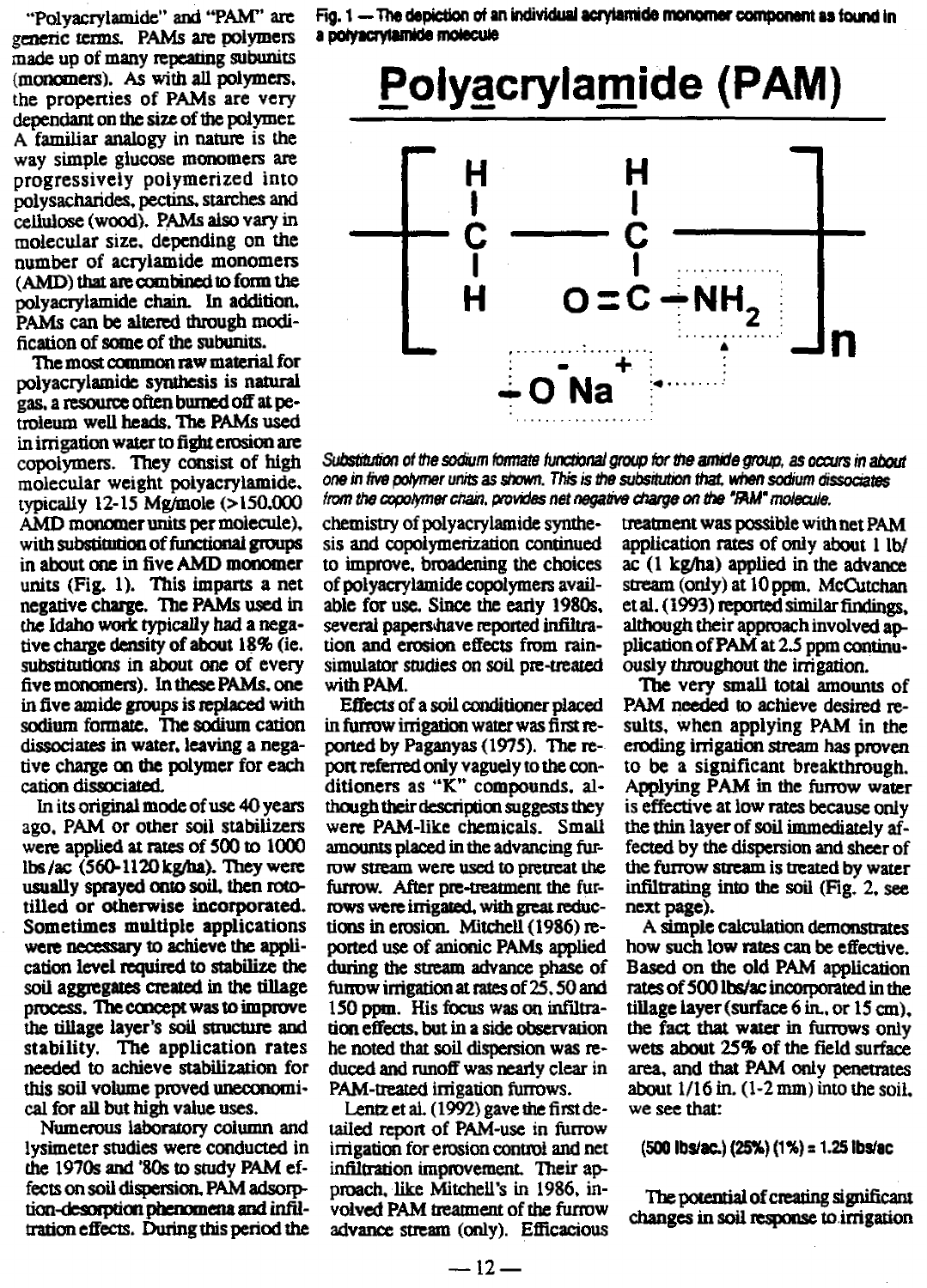water application with such small  $F_1g_2$ amounts of PAM is what has driven the development of this new technol-

#### **General Methodology**

The findings discussed herein were obtained largely from a series of studies conducted from 1991 through 1995 at or near the USDA Agricultural Research Service's Northwest Irrigation and Soils Research Laboratory in Kimberly, Idaho. Soils included Xerollic Haplargids and Haploxerollic Durargids. but most studies were on Pormeuf silt loam (coarse-silty, mixed, mesic Durixerollic Calciorthids). Surface horizons and general physical and chemical characteristics of all soils were similar. Textures were *silt* /clams (10-21% clay, 60-75% silt). Organic matter ranged from 10-13 g/kg. Saturated paste extract EC was 0.7 to 1.3 dS/m. ESP was 1.4 to 1.7. pH was  $7.6-8.0$  with CaCO<sub>3</sub> equivalent of  $2-$ 8%. Slopes varied from 0.5 to 3.5%, but unless noted otherwise. data generally reflect slopes of 1 to 1.5%.

Water was applied as furrow irrigation (usually either via spigoted plastic pipe or siphon tubes) to conventionally tilled fields, usually disked in autumn and spring, then roller harrowed following incorporation of fertilizer and herbicides prior to planting. Furrows ranged from 570 to 860 **ft** (175 to 264 m) in length: they varied from 4 to 8 ins. (10 to 20 cm) in depth, depending on crop grown. and were prepared with weighted 75° shaping tools. Furrow spacing varied with crops, which in**chided edible dry beans** *(Phaseolus vulgaris)at* 22 ins. (56 cm), com(Zea *nays) at* 30 ins. (76 cm) and potato *(Solanum tuberosum) at* 36 ins. (91.5 cm). Irrigation was normally on every other furrow only, usually in wheel-track furrows. Per hectare sediment-loss and infiltration were calculated based on the spacing be**tween irrigated furrows. Irrigation water was withdrawn from the** 'Irvin Falls Canal Company system and had an electrical conductivity (EC) of 0.5 dS/M and a sodium adsorption ratio (SAR) of 0.4 to 0.7. Net infiltration. runoff. and sediment-loss measurements were accomplished by use of periodic flow monitoring and sam-

the development of this new technol-<br>
PAM-Treated Furrow Irrigation



Schematic depiction of PAM deposition from treated water onto soil aggregates in the *surface few millimeters of soil in an irrigated furrow*

pling **and** automated data analysis similar to methods described in detail elsewhere *(Sojka er al. 1992 and 1994, Lentz and Sojka, 1994a and 1995).*

Polyacrylamide (PAM) copolymer used, unless noted otherwise, was a dry granular material having an approximate molecular weight of 12-15 Mg/mole. with an 18% negative charge density, manufactured by CYTEC Industries of Wayne, NJ. It **is marketed in** the US by American Cyanamid Company under the trade name Superfloc 836A. Numerous similar materials, granular. compressed cakes. high concentrate aqueous solutions and oil-emulsified PAM concentrates are widely available world wide. Unless noted otherwise, our most frequent means of application involved preparation of liquid stock solutions of 1200-2400 ppm (g/ m<sup>3</sup>) concentration which were metered into furrow stream flows to achieve a concentration of 10 ppm (g/  $m<sup>3</sup>$ ) in the advancing water flow before runoff began. Typical flow rates ranged  $3.5$  to  $10$  gpm  $(13$  to  $38$  L/min) during advance, reduced to 3.5 to 6 gpm (13-23 L/min) at runoff initiation.

### Conservation Benefits, Mode of Action and Cost

Polyacryl amide (PAM) has been an effective, economical erosion preventative under a variety of field conditions (Fig. 3) when dissolved at 10 ppm  $(g/m<sup>3</sup>)$  in the advance phase (only) of furrow irrigation inflow streams *(Lentz et al., 1992 ; Lentz and Sojka, 1994b; Lentz, 1995).* PAM copolymers with molecular weights of 12-15 Mg/mol and charge densities of 8-35% are most effective.

Advancing furrow streams containing 10 ppm  $(g/m<sup>3</sup>)$  PAM provided a 94% reduction in runoff-sediment *in* three years of tests in Idaho *(Lentz et al., 1992; Sojka and Lentz, 1993; Trout and Lentz, 1993; Lentz and Sojka,1994b, Sojka and Lentz, 1993, 1994a). With* PAM-use. sediments were retained on fields, even with conventional clean-tillage, using no other conservation practices *(Lentz and Sojka, 1994b*). PAM is a potent flocculent that effectively retains nearly all clay-sized material.

PAM, used according to the NRCS practice standard *(Anonymous,1995).* increased infiltration 15% on Portneuf silt loam *(Lentz et al, 1992, Trout and Lentz, 1993; Lentz and Sojka, 1994b; Trout er al., 1995; Sojka et al., 1996)* and up to 50% on finer textured soils *(McCutchan et al., 1994).* PAM *can* increase initial infiltration on swelling soils. but may not always affect net infiltration of prolonged irrigations since subsoil swelling blocks water entry as an irrigation proceeds *(Mitchell, 1986i.* Because PAM-treated furrows did not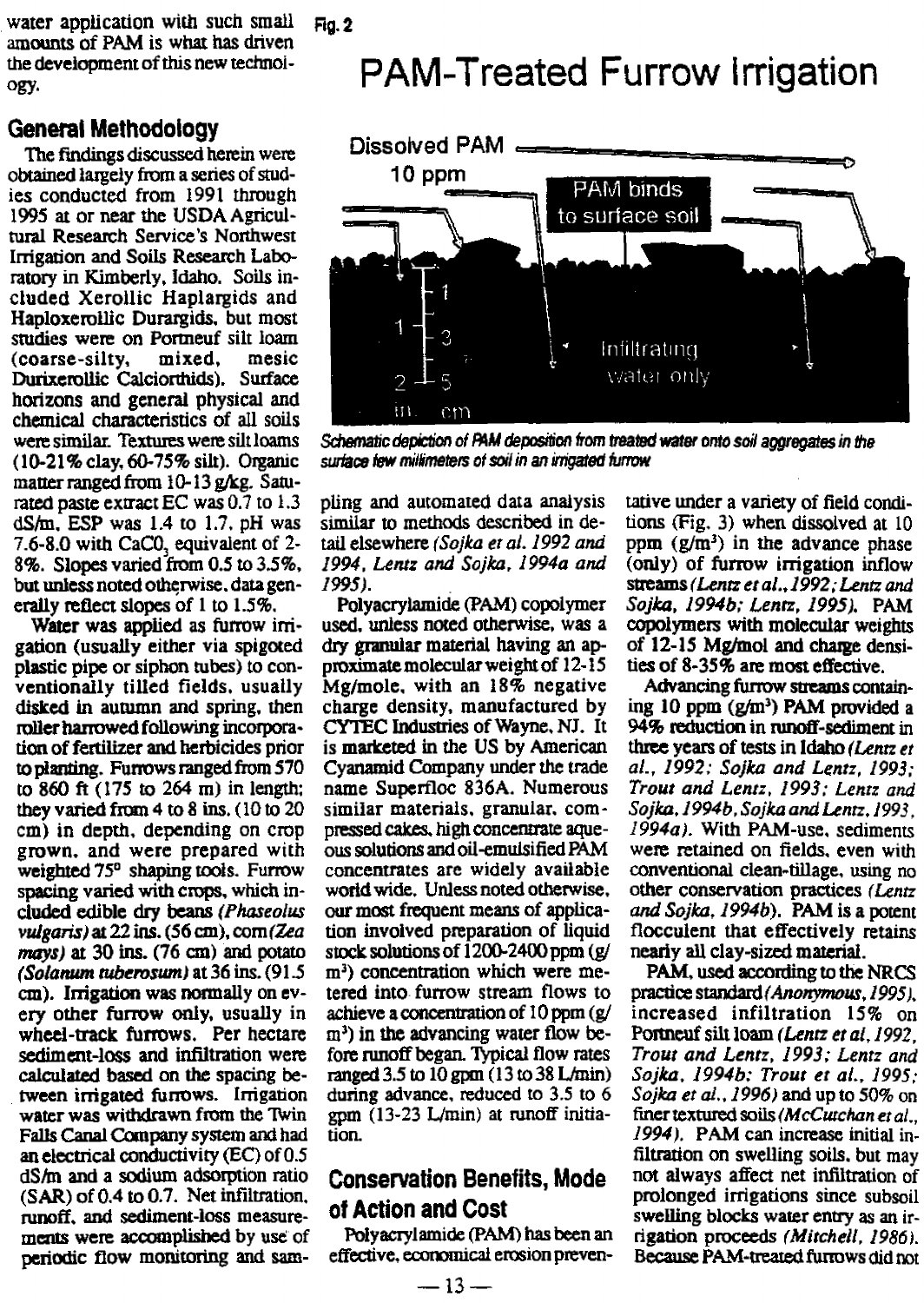Fig. 3



*Estimate of soli saved as a function of slope for 12-hr irrigations on Portneuf sift loam using inflows of 23.38 Umin for an approximatel* ► *200 m long held.*

"down-cut" (ie. erode a deeper channel), water infiltrated in Idaho tests moved 25% further laterally from 4 in. (10 cm) deep furrows between level soil beds *(Lentz et al, 1992).* Thus PAM-use can save water in early irrigations when only enough needs to be applied to reach planted seeds or young seedlings.

The most effective and environmentally safe PAMs are large negatively charged molecules *(Lentz et al., 1993, Barvenik. 1994).* It has been suggested that divalent cations in water bridge the PAM and soil, increasing soil cohesion and strengthening aggregates contacted in the furrow *(De Boodt et al., 1990; Barvenik, 1994, Sojka and Lentz, 1994b).* Soil particles at the furrow's soil-water interface are bound together preventing detachment and transport of sediments in runoff. Soil erodibility *is* reduced by improved inter-aggregate bonding and by protecting surface roughness. PAM only penetrates soil  $1/16$  to  $2/16$  in. (a few millimeters) in the furrow *(Malik et al., 1991).* These. however. are the few millimeters critical to the erosion process. Since the **wetted perimeter only exposes about 25-30% of the soil sur**face to flowing water, PAM's properties are effective at very low application rates, typically I lb/ac (0.9 kg/ ha).

PAM is a settling agent. It flocculates (dusters together) dispersed clay and silt particles carried in turbid flow, enabling them to settle to the furrow bottom in a loose pervious layer. Flocculation reduces the amount of suspended fines that enter and plug pores, decreasing infiltration in untreated sediment-laden water Pore aperture maintenance was confirmed in treated furrows by higher infiltration rates under tension compared to controls *(Ross et al., 1996). Higher* net infiltration decreases rtmoff rate and amount. further reducing stream force, carrying capacity and transport volume.

PAM's large molecular size slightly increases the viscosity and surface tension of water *(Malik and Letey, 1992).* It may also induce laminar flow near **the soil-water interface. Further research needs to determine** the extent to which these changes affect propagation and transfer of shear forces causing detachment of soil particles.

PAM is used most often as follows *(Anonymous, 1995):* One of several registered polyacrylamide copolymer products is used. These PAM copolymers are large molecules. containing >150,000 monomer units per molecule. They typically have 18% negative charge density. U.S. products contain <0.05% free (unreacted)

acrylamide monomer by weight (<0.025% in Europe).

These water soluble PAMs are metered into irrigation supply ditches. either *as* concentrated stock solutions, or as dry granules. If **dry granules** are metered into the flow, one must also provide turbulence in the head ditch just below the point of PAM addition to promote uniform PAM dissolution and distribution. Supplyditch PAM concentration is brought to 10 ppm (10 g/m3) *(Lentz et al., 1995).* The 10 ppm (10 g/m3) water is delivered to dry furrows at inflow rates that rapidly advance water across the field.

It is essential that no untreated water wet the furrow ahead of the PAMtreated flow. Untreated water destroys soil structure of erodible soils before PAM-treatment, greatly reducing PAM's effect. Wet furrows also reduce infiltration of PAM-treated water through the soil-water interface, delivering less PAM to the thin layer of soil along the wetted perimeter. This reduced application efficiency may also increase PAM-loss, increasing cost and the risk of delivering PAM to non-targeted waters.

When water reaches the end of the furrow, introduction of PAM into the head ditch is stopped. Untreated water is used for the balance of the irrigation. In most production fields the advance period consists of about the first quarter of a total irrigation period, which typically lasts either 12 or 24 hrs. When runoff begins, it is recommended that inflows be reduced to the least needed to sustain a minimal runoff rate.

In five years of testing in Idaho. this application method has required about 1 kg/ha of PAM per treatment (Lentz and Sojka, 1994b, Lentz and *Sojka, 1996ab).* If furrows are undisturbed between irrigations, erosion protection declines about 50% per untreated irrigation *(Lentz er a!. 1992).* Furrows disturbed by traffic or cultivation must be retreated at the 10 ppm (10 g/m3) rate during inflow advance. Undisturbed furrows typically erode less late in the season *(Brown et al., 1995).* Vegetation often intrudes into furrow bottoms late in the season. Shading of furrows slows UV deterioration of PAM and physical destruction of polymer

 $-14-$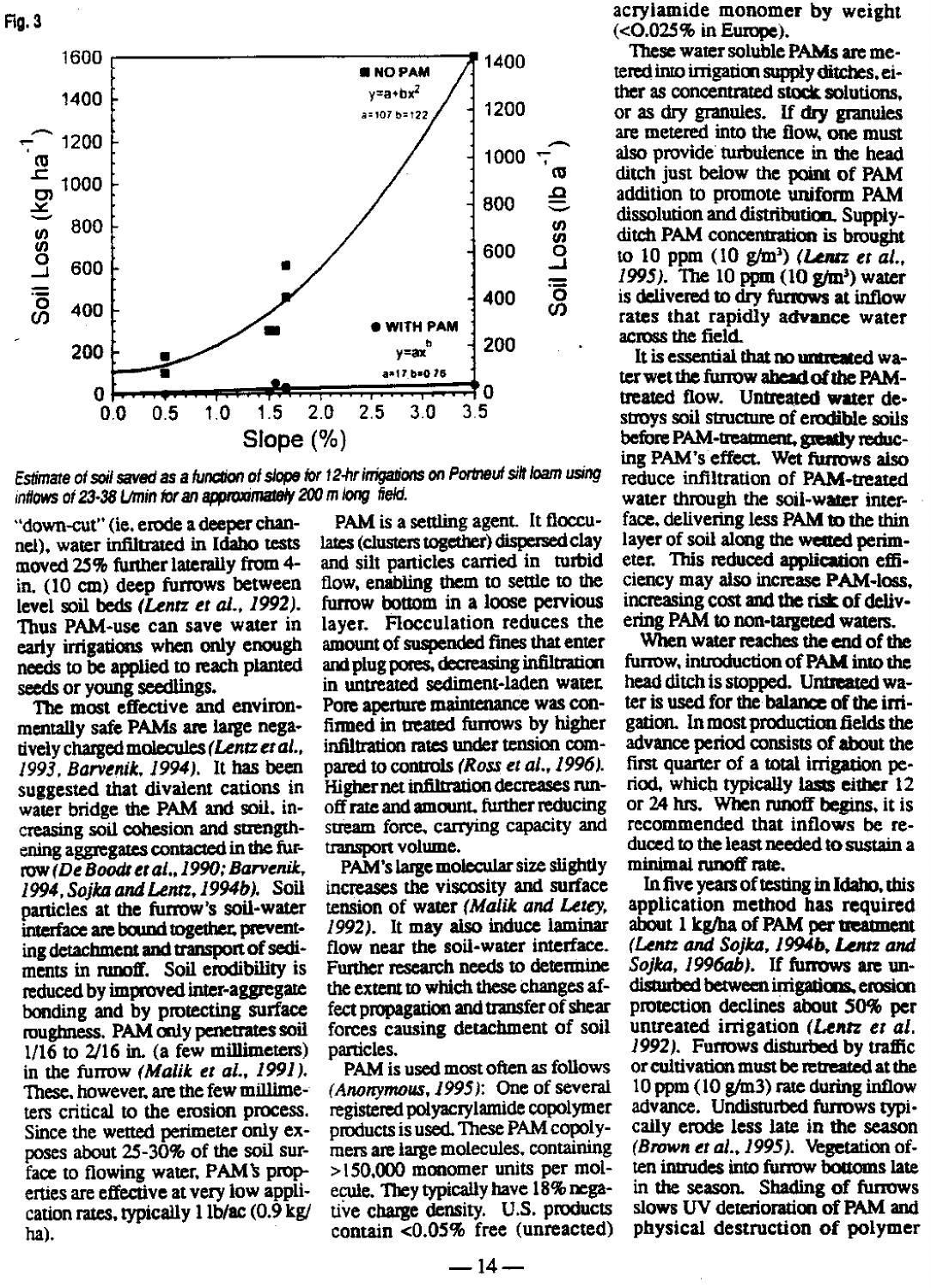bonds caused by soil shrinking and swelling.

Season-long application requirement varies with crop, cultural practices and growing season (number of irrigations). Typically three to seven treated (at 1 lb/ac or 0.9 kg/ha) irrigations will provide excellent seasonal erosion reduction. Granular PAM is available to farmers for \$4/1b to \$5.50/lb (\$9/kg to \$12/kg). PAM head ditch applicators can be purchased for a few hundred dollars each. Seasonal costs are low enough to be attractive to most farmers. In addition, costs are offset by eliminated need to construct sediment retention basins, or at least, reduced **basin maintenance, and enabling all** or some of the area used for settling basins to be returned to production. Furrow reshaping (cultivation), at \$3.50-S7/ac (\$9-\$18/ha), is often eliminated.

### **Environmental Considerations**

Environmental regulation, safety and toxicity issues were reviewed by Seybold (1994) and Barvenik (1994) and are addressed in this proceedings in papers by Deskin (1996) and Barvenik et al. (1996). In the US, **anionic PAMs are used extensively in potable water treatment,** for dewatering of sewerage sludges, washing and lye pealing of fruits and vegetables, clarification of sugar juice and liquor in adhesives and paper in contact with food, as thickeners and suspending agents in animal feeds, in cosmetics, for paper manufacturing, for various mining and drilling applications and for various other sensitive applications. No significant negative impacts have been documented for aquatic, edaphic or crop species for PAM applied at recommended concentrations and rates.

It is important to emphasize the need to use anionic PAMs in these applications. Neutral PAMs and especially cationic PAMs have been shown to have LC5Os low enough for concern to certain aquatic organisms. whereas anionic PAMs have not. Cationics are attracted to the hemoglobin in fish gills. Suffocation occurs when fish are placed in otherwise clean waters that contain low levels of cationic PAM. It should be

noted, however, that when PAMs are introduced into waters containing sediments, humic acids or other impurities. the effects of the PAMs on biota are greatly buffered *(Buchholz, 1992: Goodrich et al\_ 1991).*

PAMs require registration as an irrigation applied soil amendment *in* most states. The PAMs registered for these uses are usually required to contain no more that 0.05% free acrylamide monomer as a contaminant. The acrylamide (AMD) monomer is a neurotoxin. but at these levels anionic PAMs are approved for a variety of sensitive uses where the high purity PAM is held below various concentration thresholds in the regulated processes.

**Since** early in the PAM erosion program, significant effort has been exerted to assure that loss of PAM from target fields is minimized, and to determine that any loss that did occur would not result in unacceptable levels to receiving riparian waters. Lentz et al. (1996) developed a sensitive flocculation assay to determine PAM concentrations in surface waters at concentration as low as 0.25 ppm. Subsequently the assay was employed to follow the amounts of PAM lost from treated fields.

Lentz and Sojka (1996b) determined that when applied according to the NRCS standard, PAM losses did not exceed 5% of applied amounts. Furthermore. the small amount lost from fields was adsorbed onto suspended sediments encountered in return flows (continued flocculation) and onto exposed surfaces of return-flow ditches. PAM concentrations fell below detectable *limits* in 300-1500 *ft* (100 to 500 m) of travel in tail water ditches, depending on seasonal factors.

Barvenik (1994) stated "...dry anionic PAMs of the type that are effective in soil systems show no toxicity to fish  $(LCSO > 100 \text{ mg/L})$ ." It should be emphasized that the LC50 did not equal 100 mg/L, but rather. was undetermined, because 50% *lethality* never occurred in that concentration range. Hence. the "greater than" symbol is used to indicate that a relatively high threshold of tolerance exists, and that further tests at higher concentrations were not conducted to find the lower limit.

In assessing the risk of PAM-loss. to return-flow riparian receiving waters. several facts are apparent. The 10 ppm PAM concentration recommended in the NRCS standard for treatment of the advancing stream is itself one-tenth the reported >100 mg/ L value. The average PAM concentration of waters leaving a field from a 24 hr irrigation is  $1/1000$  the  $>100$ mg/L value, or about 0.1 ppm. which is actually below the current detectability of PAM in natural waters. These calculations assume following the NRCS PAM application standard of 1 lb/ac applied in the stream advance only, with irrigation water applied at a rate of 200 gpm over the course of the irrigation and assuming a 5% loss of applied PAM. Furthermore. if 10% of irrigation inflows *in a* watershed were PAM-treated. that implies that the average concentration of PAM would be 0.01 ppm in return flows (or  $1/10,000$  the  $> 100$ mg/L value).

As stated earlier, data has shown that PAM continues to adsorb to surfaces and to flocculate suspended particulates in tailwater streams. In reality, other non-agricultural (ie. nontreated) inflows will further dilute these values.

Regarding concern for AMD content., the same simple dilution scenario would limit AMD concentration to 0.000005 ppm in return flows. where 10% of all inflows were being treated on a given day. It should be noted that AMD has been shown to decompose rapidly in biologically active systems. Numerous citations *to* this effect were reviewed by Barvenik (1994). This suggests AMD concentration would be further reduced beyond the effects described above.

Decomposition of both polyacrylamide and acrylamide monomer in soil and water systems has been previously reported and were also reviewed by Barvenik (1994). Both compounds are susceptible to varying degrees of biological and photochemical degradation. In addition the large polyacrylamide molecule is slowly degraded by physical breakage due to mechanical forces such as abrasion, freeze-thaw action. and *par*ticle shrinking and swelling. Acrylamide monomer, which *is*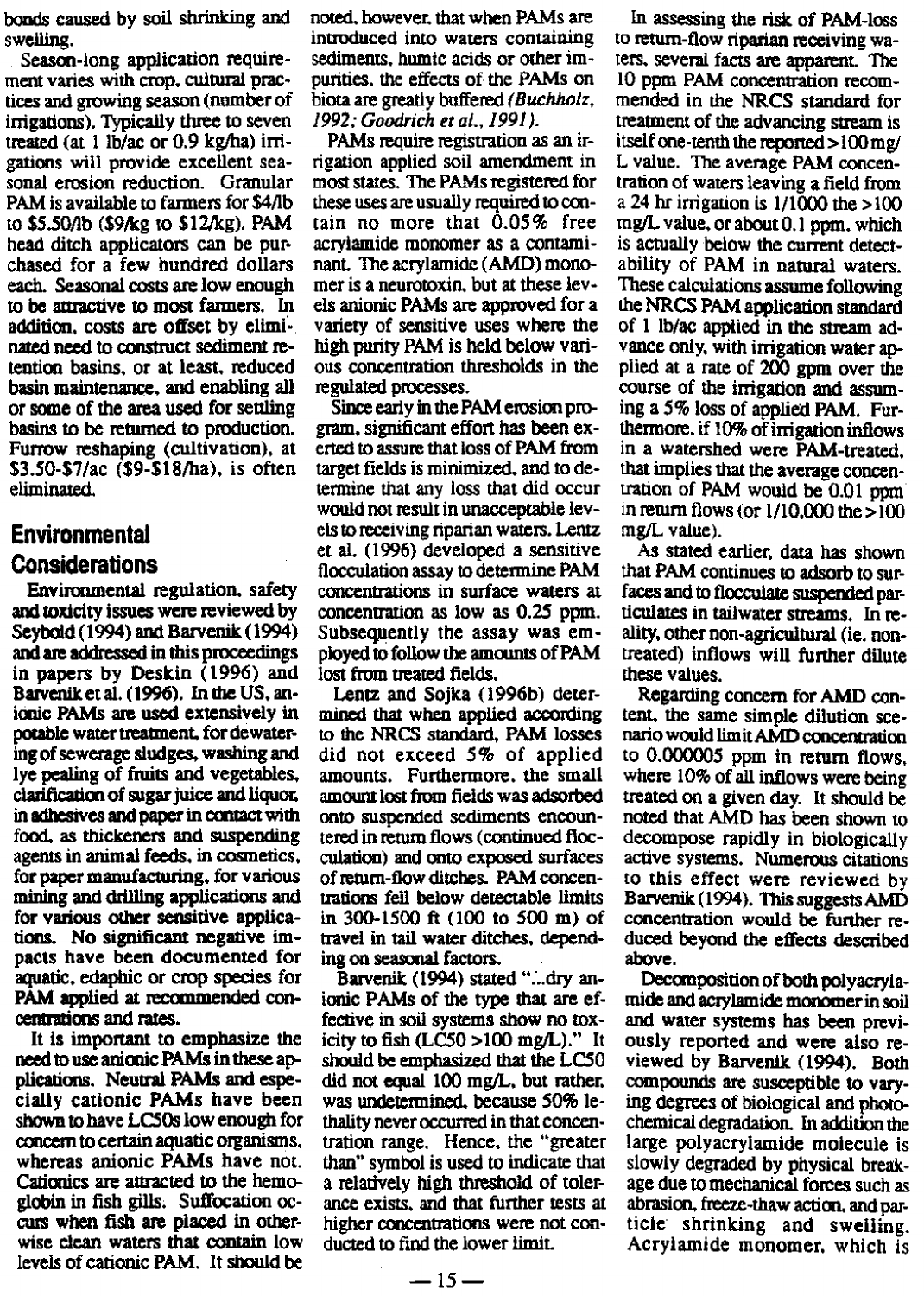strictly limited by U.S. regulation in these PAMs to no more that 0.05% by weight, **decomposes** in hours in soils and water: Polyacrylamide in bulk soil systems has been reported to decompose at a rate of about 10% per year *(Azzam et al.. 1983).* These are probably conservative estimates for PAM applied only at the furrow surface.

Since furrow irrigation-applied polyacrylamide remains unincorporated into the **soil volume** for a prolonged period after application. UV radiation is high and mechanical effects are intensified. These are actually the primary degrading factors once soil micro-organisms have removed the **easily metabolized amide functional groups** as a nitrogen source. Finally, because the amide functional group is rapidly metabolized as a nitrogen source by soil microbiota, further breakdown of the polyacrylamide **molecule does not produce a renewed source** of acrylamide monomer. Others have also stated that breakdown of polyacrylamide to release acrylamide is thermodynamically impossible *(MacWilliams, 1978)* Finally, recent work has shown that polyacrylamide application following the NRCS standard does not adversely affect soil microbial processes or population dynamics *(Watwood and Kay-Shoemake,1996; Kay-Shovnake and Watwood, 1996).* **Furthermore, acrylamide monomer is not absorbed** at detectable levels into harvested plant tissue, even when applying polyacrylamide at rates of 1000 lb/ *ac. (Barvenik et al., 1996).*

Halting erosion prevents exposure in furrow bottoms of soil not treated with herbicides. thus reducing potential late-season weed problems. Applied pesticide **and fertilizer** inputs **are** better retained on the field. with less loss by erosion to receiving waters or riparian areas *(Agassi et al., 1995; Singh et al., 1996; Bahr et al., 1996; Bahr and Steiber, 1996).* Because virtually no soil is suspended in flowing water, the runoff contains far lower nutrient and pesticide levels, furthermore the reduced organic substrate greatly lowers SOD *(Lentz and Sojka,1994b; Bahr et al., 1996).*

**PAM was** *used* **to increase furrow inflows while still coraralling erosion**

*(Sojka et a!. 1995; Sojka and Lentz, 1996).* This reduced water advance time. allowing more uniform infiltration from upper to lower field ends. improving potato yield and grade, and reducing the risk of nitrate leaching from over-irrigating upper reaches.

### **Important User Considerations**

For the farmer-user, it is useful to synthesize these numerous observations into a concise list of considerations. These considerations are itemized below. For better understanding of some of **the statements listed,** it may be necessary to read additional papers presented or cited in these proceedings. Several useroriented publications are available to help farmers implement PAM application *(Sojka and Lentz, I994b; Lentz et a!. 1995; Lentz and Sojka. 1996cdef).* Fanners should also be familiar with the current NRCS application standard *(Anonymous, 1995).*

**1. Purchase only polyacrylamide (PAM) labeled for this use by your state** (if **registration and** labeling are required). Purchasing from known reputable agricultural chemical suppliers may avoid acquiring ineffective or dangerous formulations inappropriate for this *use.*

**2. By law, irrigation PAMs should contain no more than 0.05% free acrylamide monomer (AMD) by weight** (in Europe. no more than 0.025%). The **specific** PAM **copolymer formulation should** be anionic (NOT cationic). The charge density may vary from 8-30 %; a value of 18% is typical. Molecular weight can vary, but higher molecular weights are usually more effective than lower for equal amounts of material applied and result in less AMD application for equal erosion control. Recent literature suggests that *molecular* weights of 12-15 Mg/mole are optimal.

3. The PAMs designated for this use are regarded as "water soluble" or "linear" or "non-crossiinked" PAMs. Do not purchase "crosslinked" or "super water-absorbent" PAMs for use in irrigation water. The latter do not act the same as linear PAMs in water or in the soil, and they have a different function and purpose.

4. The PAM you purchase should have a reasonably high analysis. PAMs purchased as dry "granular," "bead" or "powder" from reputable chemical companies will usually contain 80% or higher active ingredient (ai). Remember that what you pay for as PAM depends on the amount of active ingredient purchased. You may be purchasing convenience of application or some other consideration if the active ingredient content is lower, but be aware of how much you are spending on PAM per se.

5. As of this writing, PAMs come formulated for use in lour major forms, dry bead or "powder" (>80 % ai), predissolved aqueous concentrate (usually around 3% ai), compressed blocks or cubes (> 80 % ai) for *suspension* in flowing ditches or furrow streams, oil-emulsified concentrates (usually 30 or 50% ai). Each form has various advantages and drawbacks.

Powders are easy to store. transport and meter into head ditches, but require vigorous agitation to make them dissolve. Numerous inexpensive metered powder applicators are available. Powder applicators should be placed on the head ditch immediately above a source of substantial turbulence. Location of the applicator on the head ditch at 100 to 300 **ft** above the first irrigated furrow provides mixing opportunity. Powder applied in turbulent fountains with *weed* screens must apply the PAM below the screen on the outflow side to avoid clogging the screens. Placement of powder patches directly in furrows has been successful for erosion control, but infiltration effectiveness and on-field PAM retention are not yet thoroughly understood. Patches can be buried or broken up and washed downstream, or missed by the stream flow depending on siphon, spigot or gate stream size. pattern and impact point.

• Aqueous Concentrates are limited as to the strength of concentrate that can be prepared before viscosity impairs practical *use.* The main advantage of ACs is better dissolving in stock solutions or in the head ditch than powders. The disadvantage is unknown storage effects and low ai for weight and volume of material handled.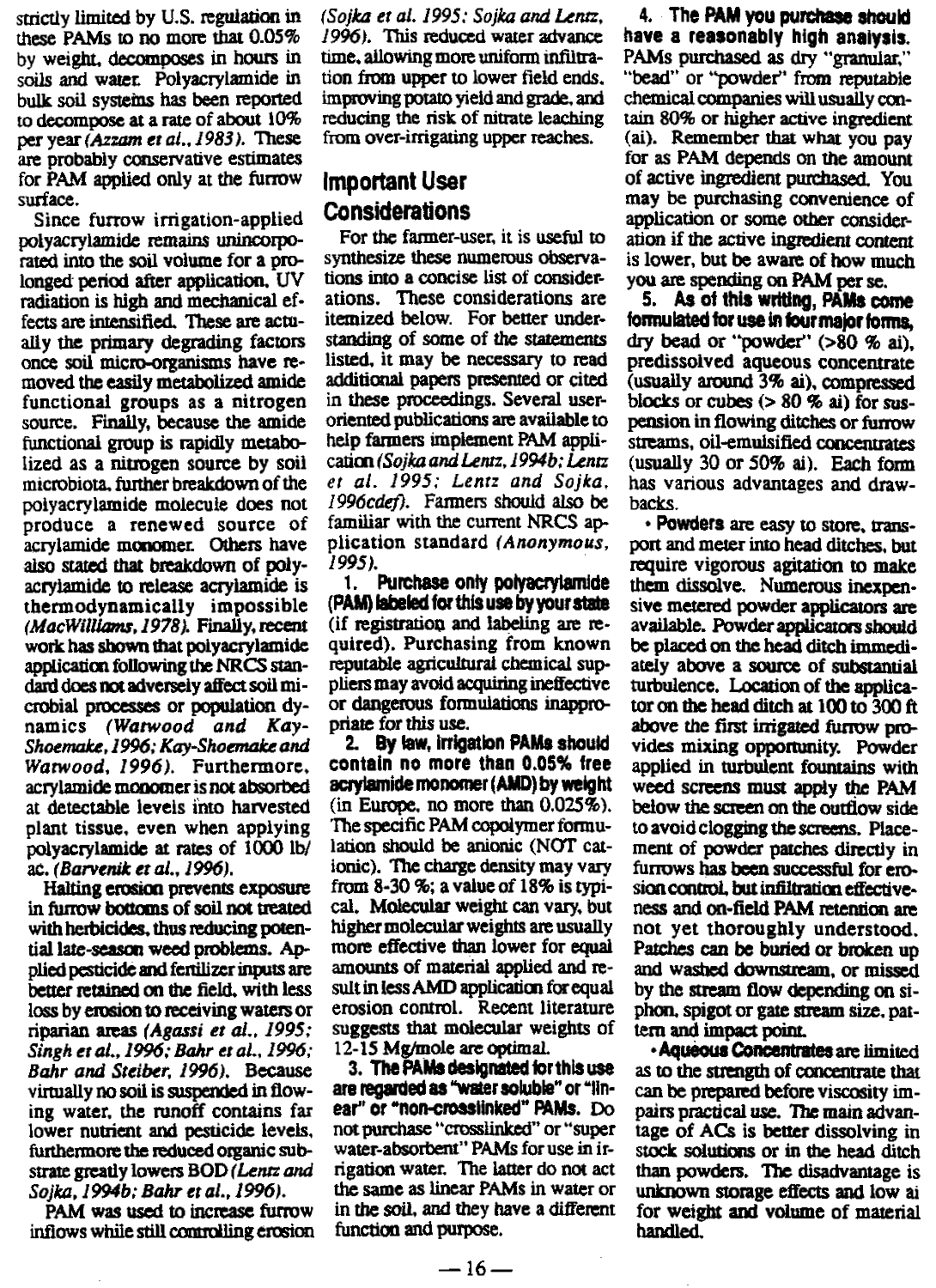**• Blocks and Cubes** are easy to handle and place, but do not dissolve uniformly. Cubes placed in furrows can wash downstream. Erosion and infiltration performance has been more variable than With other application methods.

• Emulsified Concentrates provide the **same** advantages as ACs, but achieve ten times the ai. greatly reducing volume and weight transport considerations. ECs also have much lower viscosity than ACs, despite their higher ai. ECs may be suitable for individual furrow application via a drip line at the upper field end: current tests are underway but are not yet conclusive. Shelf life and storage conditions may be factors for adverse climates. Metering is somewhat simplified, but temperature related viscosity changes may affect calibration in some areas and at some times in the season.

**6. Be aware that, although all PAMs are polymers, NOT ALL POLYMERS ARE PAM The media's recent high interest in PAM and the many stories repotting** the effectiveness of PAM have often referred to the PAM only as "polymer" or as "the **polymet" This has encouraged** some entrepreneurial exploitation of the word "polymer" in the agricultural commu**nity. The results achieved with the** specific class **of PAMs described above are not known to be achievable with other affordable chemical poly**mers.

**7. When applying PAM to furrows, the first drop of water to reach the furrow should already be at the recommended 10 ppm concentration.** If dry soil first becomes wet by contact with untreated water, the soil structure and pore geometry will be severely degraded almost immediately. PAM flowing down the furrow only a few seconds later will have a greatly diminished ability to reduce erosion or improve infiltration. PAM can stabilize existing structure. but it cannot create structure. Similarly, PAM cannot remediate existing soil structure damage from other effects such as compaction etc. It has also been observed that when soils are damp (e.g. following a rain shower), or if the soil water content is higher than normal for an irrigation. PAM effectiveness is reduced. This is probably because

of reduced infiltration of the PAMtreated water that normally carries PAM to surface aggregates. It is also possible that damp soil (water films on aggregates) prevents intimate adsorption of PAM under these conditions.

**8. If water in the head ditch is high In sediments, application of PAM to the head ditch may settle enough sedimem in the ditch to cause problems.** Farmers with consistently high sediment concentrations in their water supply have had good success with creation of small sedimentation ponds at the upper end of the field to catch sediment immediately below the point of PAM application to the supply stream. This prevents overflow of head ditches and clogging of siphon tubes. If sediment load is particularly high. the PAM application rate may need to be slightly increased to compensate for deactivation of PAM by the flocculated sediment. Some farmers claim that cutting the PAM concentration in the head ditch to 5 ppm in the presence of high sediments gives the desired performance in the furrow, but reduces sedimentation in the head ditch. The rationale is that the optimal concentration for flocculation is higher than for erosion control. None of these approaches has been studied in controlled experiments. The use of infurrow application methods (cubes, powder-patches, drip lines) help spread inflow sediment on the field where it causes fewer problems.

9. To date, published data confirm that use of 10 ppm in the advancing furrow stream (only) provides the greatest erosion control with the least PAM used and the least PAM lost from the treated field. Low rates of PAM continuously applied may be more costly, and lead to environmental risks in some situations. Farmers should also note that too high a PAM concentration. or too much PAM applied can eventually seal furrows, limiting infiltration. At very high concentrations PAM can stabilize suspension of particulates. rather than flocculating them. Therefore, farmers are strongly encouraged to adhere to the NRCS standard. and to be very cautious in their approach when local conditions prompt attempts to deviate from the standard.

10. Because PAM alters surface sealing, resulting in more pervious seals, the net infiltration rate of PAMtreated fields will be higher than in untreated fields. Farmers will need to increase their inflow rates to prevent furrow stream advance times from becoming excessively long. Farmers are strongly encouraged to take advantage of PAM's erosion preventing properties to GREATLY increase inflow rates (two to three times). Doubling or tripling inflows will greatly reduce stream advance times and significantly improve infiltration uniformity while still greatly reducing erosion. NOTE HOW-EVER, that to take best advantage of this new management option provided by PAM, the farmer should also cut back inflow rates to the minimum sustainable inflows once water has advanced and runoff begins. This is a higher order of management. but data confirm that crops sensitive to irrigation uniformity, such as Russet Burbank potatoes, can see significantly increased yield and quality. providing a substantial economic incentive for the change in management.

#### Conclusions

PAM-use for erosion control can be a formidable tool for achieving agricultural sustainability. It provides a potent environmental benefit. It halts furrow irrigation erosion by about a half ton of soil per oz.  $(16 \text{ kg/g})$  of PAM used. It removes most sediment, phosphorus and pesticides from return flows, and greatly reduces return flow BOD. It increases infiltration. enabling water conservation. Reduced sediment and nutrient loading of riparian areas can ultimately be expected to reduce the frequency and intensity of algal blooms, reduce turbidity and sedimentation of stream bottoms, decelerate reservoir sedimentation and wear on hydropower machinery.

PAM-use allows changes in furrow management that should provide more uniform water application. Coupling PAM-use with improved water management (e.g. accelerated inflow advance to improve field infiltration uniformity) is expected to reduce leaching of applied nitrates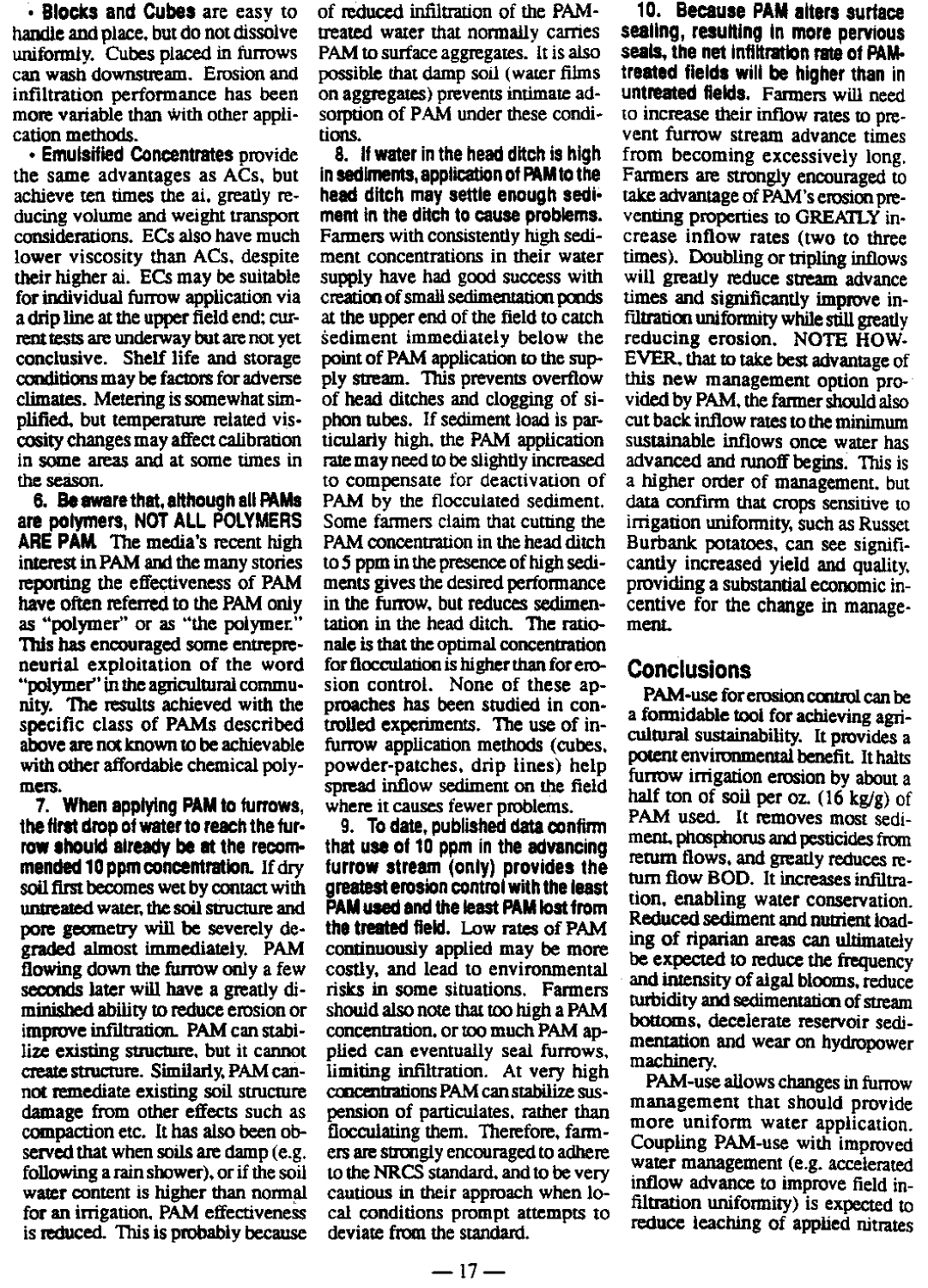and to increase crop quality and net returns.

Detailed cost analyses of PAM-use are not yet available. but we do know that expenses related to furrow reshaping and sediment pond or ditch cleaning are reduced. PAM-use also conserves fuel. lessens air pollution and reduces equipment wear and labor.

Perhaps most importantly. fanners have been enthusiastic in their adoption of this new practice. Because there is enthusiasm for the practice, its potential for implementation and, hence, erosion and pollution reduction is particularly promising.

#### **Literature cited**

1. Agassi, M. J. Letey, W.J. Farmer, and P. Clark. 1995. Soil erosion contribution to pesticide transport by furrow irrigation. J. Environ. Qual.24 :892-895.

2. Anonymous. 1995. National Resources Conservation Service West National Technical Center Interim Conservation Practice Standard--Irrigation Erosion Control (Polyacry $l$ amide)--WNTC 201-1.5 pages.

3. Anonymous. 1996. 1995 Irrigation survey reflects steady growth. Irrig.J. 46:24-39.

4. Azzam, R.A.I. 1980. Agricultural polymers, polyacrylamide preparation. application and prospects in soil conditioning. Comm. Soil Sci. Plant Anal. 11:767-834.

5. Azzam. R., O.A. El-Hady. A.A. Lofty. and M. Hegela. 1983. Sand-RAPG combination simulating fertile clayey soils, parts I to IV. Int. Atomic Energy Agency. SM-267/15:321 -349.

6. Bahr, G.. T. Steiber and K. Campbell. 1996. Reduction of nutrient and pesticide loss through the application of polyacrylamide in surface irrigated crops. Proc. 6th Annual Nonpoint Source Water Quality Monitoring Results Workshop. Boise State University, Boise ID. Jan. 9. 10 & 11, 1996.

7. Bahr, G.. and T. Steiber. 1996. Reduction of nutrient and pesticide loss through the application of polyacrylamide in surface irrigated crops. Proc. Managing Irrigation-Induced Erosion and Infiltration with Polyacrylamide. College of Southern Idaho. Twin Falls. ID. May 6. 7 & 8. 1996.

8. Barvenik. F.W. 1994. Polyacry- 'amide Characteristics related to soil applications. Soil Sci. 158:235-243.

9. Barvenik, F.W., R.E. Sojka. R.D. Lentz, F.F. Andrawes. and L.S. Messner. 1996. Fate of acrylamide monomer following application of polyacrylamide to cropland. IN (RE. Sojka and R.D. Lentz. eds) Proceedings: Managing irrigation-induced erosion and infiltration with polyacry lamide. College of Southern Idaho, Twin Falls. ID 6-8 May, 1996.

10. Berg, R.D., and D.L. Carter. 1980. Furrow erosion and sediment losses on irrigated cropland. *3.* Soil Water Conserv. 35:367-370.

**11. Brown, Mi.,** J.A. **Bondurant** and C.E. Brockway. 1981. Pending surface drainage water for sediment and phosphorous removal. Trans. ASAE. 24:1478-1481.

12.Brown, *Mi..* DI. Carter. G.A. Lehrsch. and R.E. Sojka. 1995. Seasonal trends in furrow irrigation erosion in southern Idaho. Soil Technology. 8:119-126.

13. Buchholz, F.L. 1992. Poly**acrylamides and** poly (acrylic acids). in **Ullmann's** encyclopedia of **indus**trial chemistry, vol. A21. B. Elvers, S. Hawkins and G. Schulz (eds.). VCH, Weinheim, Germany (Federal Republic), pp. 143-156.

14.Bucks, D.A., T.W. Sammis. and G.L. Dickey. 1990. Irrigation for and areas. pages 499-548. In Management of Farm Irrigation Systems. G.J. Hoffman, T.A. Howell, and K.H. Solomon (eds.). Am. Soc. Ag. Eng. Si Joseph, MI.

15.Caner, D.L. 1993. Furrow erosion lowers soil productivity. J. Irrig. Drain. Eng. ASCE. 119:964-974.

16.De Boodt, M.E. M.H.B. Hates, and A. Herbillon (eds.). 1990. Soil Colloids and Their Associations in Aggregates. NATO AS1 Series B:Physics Vol. 215. 598 pages. Plenum Press. NY.

17.Deskin.R. 1996. Product stewardship considerations in the use of polyacrylamides in soil erosion. IN (R.E. Sojka and RD. Lentz, eds) Proceedings: Managing irrigation-induced erosion and infiltration with polyacryiamide. College of Southern Idaho, Twin Falls. ID 6-8 May, 1996.

18. Fornstrom. KJ., and J. Borelli. 1984. Design and management pro-

cedures for minimizing erosion from furrow irrigated cropland. ASAE Paper 84-2595. ASAE. SL Joseph. MI.

19. Gabriels, D. 1990. Application of soil conditioners for agriculture and engineering. IN Soil Colloids and their associations in aggregates. M.F. *De* Boodt. M.Hayes, and A. Herbillon (eds.). Plenum Press, New York, pp. 557-565.

20. Gleick, P.H. 1993. An introduction to global fresh water issues. In Gleick, P.H. (ed.) Water in Crisis. Oxford University Press. New York. 473 pages.

21. Goodrich, M.S.. L.H. Dulak, M.A. Freidman. and J.J. Lech. 1991. Acute and longterm toxicity of water-soluble cationic polymers to rainbow trout (Oncorhynchus mykus) and the modification of toxicity by humic acid. Environ. Toxicol. Chem. 10:509-551.

22. Hoffman. G.J., T.A. Howell and K.H. Solomon (eds.) 1990. Management of Farm Irrigation Systems. 1044) pages. ASAE. SL Joseph, MI.

23. Kay-Shoemake. J.L., and M.E. Watwood. 1996. The role of amidase in microbial utilization of PAM as an N-source. IN (RE. Sojka and R.D. Lentz. eds.) Proceedings: Managing irrigation-induced erosion and infiltration with polyacrylamide. College of Southern Idaho, Twin Falls. ID 6- 8 May, 1996.

24. Kemper. W.D., T.J. Trout, M.J. Brown, and R.C. Rosenau. 1985. Furrow erosion and water and soil management. Trans. ASAE 28:1564- 1572.

25. Lentz. R.D.. I. Shainberg, R.E. Sojka and D.L. Carter. 1992. Preventing irrigation furrow erosion with small applications of polymers. Soil Sci. Soc. Am. J. 56:1926-1932.

26. Lentz. R.D., R.E. Sojka, and D.L. Carter. 1993. Influence of polymer charge type and density on polyacrylamide ameliorated irrigated furrow erosion. IN Proc.. 24th Annual International Erosion Control Association Conference, 23-26 Feb.. 1993. Indianapolis. IN, pages 159-168.

27. Lentz, R.D.. and R.E. Sojka. 1994a. Automated Imhoff cone calibration and soil loss/infiltration analysis for furrow irrigation studies. p. 858-863. IN D.G. Watson. F.S. Sasueta and T.V. Harrison (eds.) Computers inAgriculture 1994: Proc.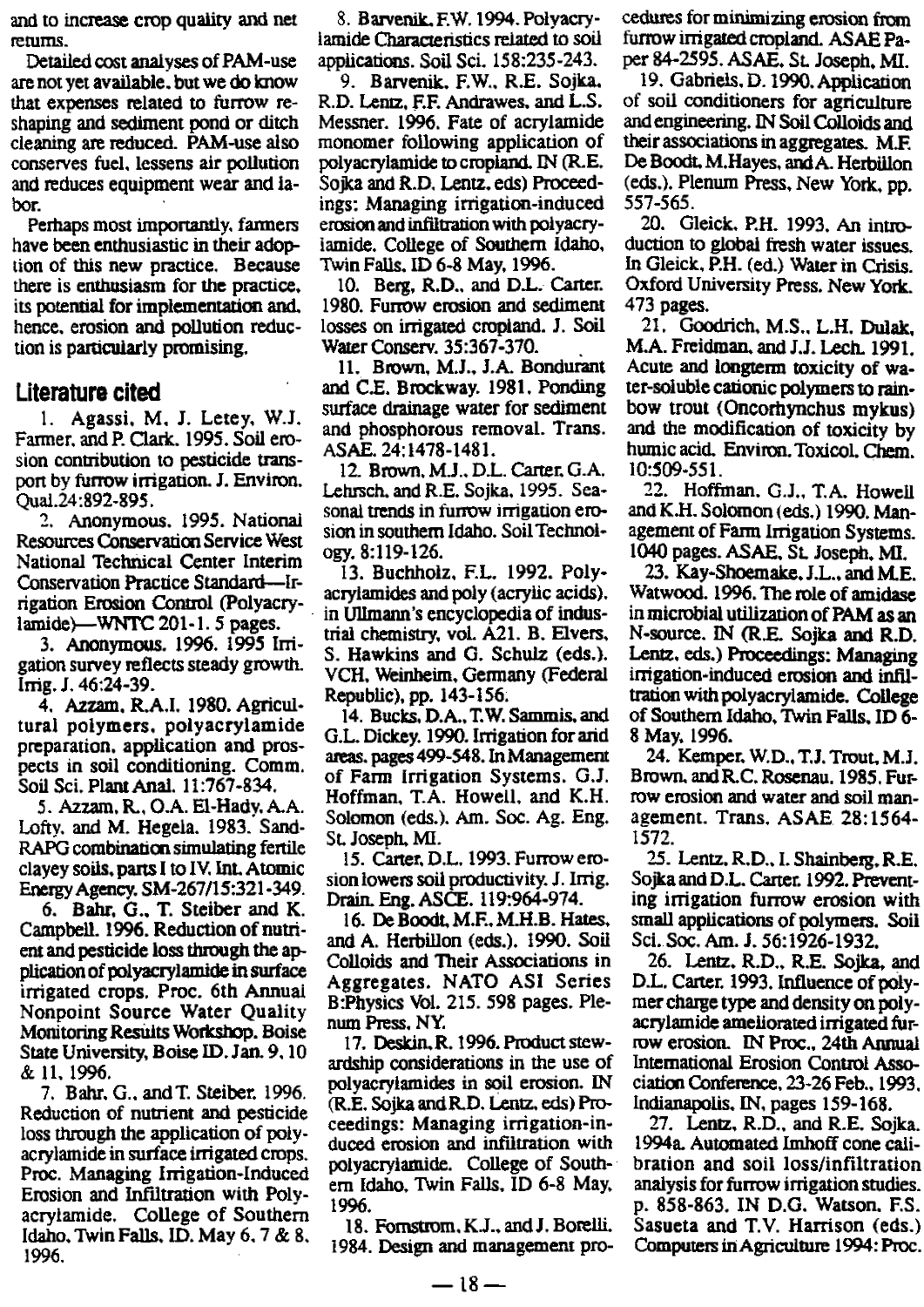5th Internt'l Conf. on Computers in Agriculture. Orlando. FL 5-9 Feb.. 1994. ASAE. St. Joseph, MI.

28. Lentz. R.D. and R.E. Sojka. 1994b. Field results using polyacrylamide to manage furrow erosion and infiltration. Soil Science. 158:.274- 282.

29. Lentz. R.D., T.D. Steiber. and R.E. Sojka. 1995. Applying polyacrylamide (PAM) to reduce erosion and increase infiltration under furrow irrigation. IN: Robertson, L.D.. Nolte. P., Vodraska, B., King, B., Tindall. T., Romanko. R. and Gallian, J. (eds.). Proc. Winter Commodity Schools-1995. pages 79-92. University of Idaho Cooperative Extension, Moscow, ID.

30. Lentz, RD., and R.E. Sojka. 1995. Monitoring software for pollutant components in furrow irrigation runoff. p. 123-127. IN L. Ahuja, J. Leppert. K. Rojas, and E. Seely (eds.) Proc. Workshop on Computer Applications in Water Management, 23-25 May, 1995. Colorado State University Water Resources Research Institute Info. series No. 79.

31. Lentz, R.D. 1995. Irrigation: Use of water soluble polyacryiamide to control furrow irrigation-induced erosion. p. 162-165. IN S.P. Parker (ed.) Yearbook of Science and Technology 1996. McGraw Hill. Inc. NY

32. Lentz. RD.. and R.E. Sojka. 1996a. Polyacrylamide application to control furrow irrigation-induced erosion. Proceedings of the 27th International **Erosion Control Association** meetings. pages 419-430. Seattle Washington. 27 Feb.-1 Mar. 1996.

33. Lentz, R.D., and R.E. Sojka. **1995b. Fiver-year** research summary using PAM in furrow irrigation. IN **(R.E. Sojka and RD.** Lentz. eds) Proceedings: Managing irrigation-induced erosion and infiltration with polyacryiamide. College of Southern Idaho, Twin Falls. ID 6-8 May, 1996.

34. Lentz. R.D., and R.E. Sojka. 1996c. Determining the dry PAM application rate applied to head ditch or pipe flow. USDA-ARS Northwest Irrigation & Soils Research Lab Station Note #01-96.

35. Lentz. R.D., and R.E. Sojka. 1996d. Determining *dry* PAM amounts applied directly in individual furrows. USDA-ARS Northwest Ir-

rigation & Soils Research Lab Station Note #02-96.

36. Lentz. R.D.. and RE. Sofia.. 1996e. Determining dry PAM amounts applied directly in individual furrows. USDA-ARS Northwest Irrigation & Soils Research Lab Station Note #03-96.

37. Lentz, R.D., and R.E. Sojka. 1996f. Determining the PAM field application rate for various irrigation conditions. when the PAM-treated furrow advance is 0-12 hours. USDA-ARS Northwest Irrigation & Soils Research Lab Station Note #04-95.

38. Lentz, RD., RE.. Sojka and J.A. Foerster. 1996. Measuring polyacrylamide in irrigation water with a flocculation test. J.Environ. Qual. (In Press).

39. MacWilliams. D.C. 1978. Acrylamides. IN Encyclopedia of chemical technology, 3rd. Ed.. vol 1. 1. Kirk and D.F. Othmer (eds.). Wiley. New York. pp. 298-311.

40. Malik. M. A. Nadler, and J. Letey. 1991. Mobility of polyacrylamide and polysaccharide polymer through soil materials. Soil Technol. 4:255-263.

41. Malik. M, and *J.* Letey. 1992. Pare-**size**-dependent apparent viscosity for organic solutes in saturated porous media. Soil Sci. Soc. Am. J. 56:1032-1035.

42. McOnchan, H., P Osterli, and J. Letey. 1994. Polymers check fuF row erosion, help river life. Calif. Ag. 47:10-11.

43. Mitchell. A.R. 1986. Polyacrylamide application in irrigation water to increase infiltration, Soil Sci. 141:353-358.

44. Rangeley, W.R. 1987. Irrigation and drainage in the world. p.29- 35. In Proc. Water and Water Policy in World Food Supplies Conf. W.R. Jordan (ed.). College Station: Texas A & M Univ. Press.

45. Ross, M.A., and C.A. Lembi. 1985. Applied Weed Science. 340 pages. McMillan and Company. New York.

46. Ross, C.W., R.E. Sojka, R.D. Lenz. 1996. Polyacrylamide as a tool for controlling sediment runoff and improving infiltration under furrow irrigation. Proceedings Australia & New Zealand National Soils Confer-

ence, Melbourne. Australia. July, 1996. (In Press).

47. Paganyas. K.P. 1975. Results of the use of series "K" compounds for the control of irrigational soil erosion. Soy. Soil Sci. 5:591-598.

48. Seybold, C.A. 1994. Polyacrylamide review: Soil conditioning and environmental fate. Comm. Soil Sci. Plant. Anal. 25:2171-2185.

49. Singh, G.. J. Letey, P. Hanson. P. Osterli. and W.F. Spencer. 1996. Soil erosion and pesticide transport from an irrigated field. *3.* Environ. Sci. Health B31 (1), 25-41.

50. Sojka, R.E., Carter, D.L. and M.J. Brown. 1992. Imhoff cone determination of sediment in irrigation runoff. Soil. Sci. Soc. Am. J. 56:884- 890.

51. Sojka, R.E., and R.D. Lentz. 1993. Improving water quality of return flows in furrow-irrigated systems using polymer-amended inflows. Proceedings of the SWCS Conference on Agricultural Research to Protect Water Quality, 21-24 Feb.. 1993. Minneapolis, Minn. pp. 395-397.

52. Sojka, R.E. and R.D. Lentz. 1994a. Net infiltration and soil erosion effects of a few ppm polyacrylamide in furrow irrigation water, p. 349-354. IN: So, H.B., Smith, G.D., Raine, SR., Schafer. B.M., and Loch R.J. (eds.) Sealing, Crusting and Hardsetting Soils: Proc. 2nd Internat 'I Symposium. 7-11 Feb., 1994. University of Queensland. B risbane.Australia.

53. Sojka. R.E. and R.D. Lentz. 1994b. Polyacrylamide (PAM): A new weapon in the fight against Irrigation-induced erosion. USDA-ARS Soil and Water Management Research Unit, Station Note #01-94.

54. Sojka, RE., RD. Lentz and J.A. Foerster. 1994. Software utilizing Imhoff cone volumes to estimate furrow-irrigation erosion. J. Soil and Water Cons. 49:400-406.

55. Sojka, R.E., R.D. Lentz, and D.T. Westermann. 1995. Water and erosion management with PAM in furrow irrigated potatoes. page 284. Agronomy Abstracts 1995.

56. Sojka, RE.. RD. Lentz. C.W. Ross. and T.J. Trout. 1996. Net and tension infiltration effects with PAM *in* furrow irrigation. IN (R.E. Sojka and R.D. Lentz. eds) Proceedings: Managing irrigation-induced erosion